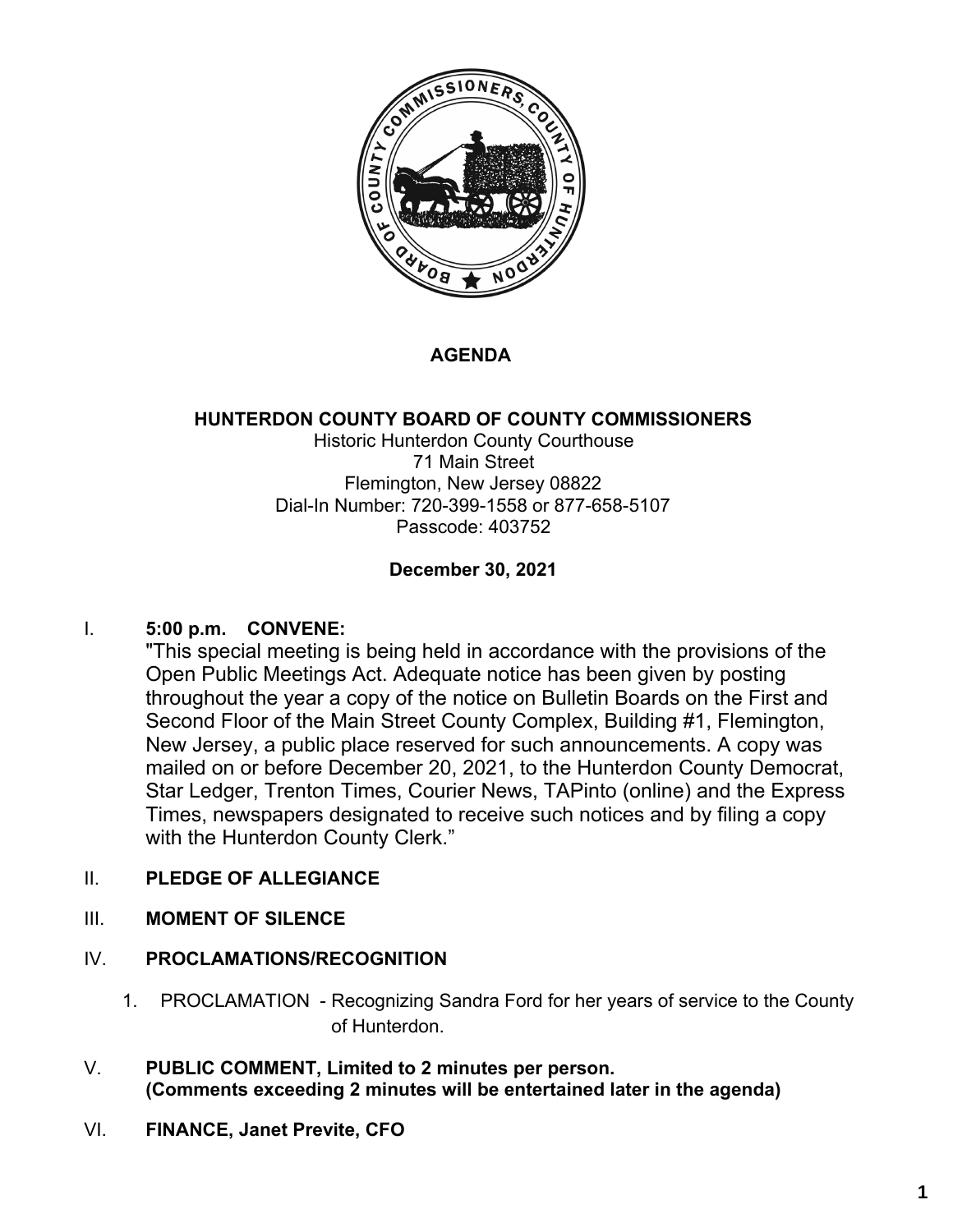- 1. RESOLUTION Authorizing 2021 budget transfers as recommended by the Hunterdon County CFO.
- 2. AGENDA ITEM Approving the claims register dated December 30, 2021.

### VII. **PURCHASING, Ray Rule, QPA**

- 1. RESOLUTION Approving requisition #R1-06349 with Axon Enterprises, Inc., in an amount not to exceed \$111,770.08, for the purchase of body worn cameras.
- VIII. **OPEN TO THE PUBLIC**
- IX. **EXECUTIVE SESSION**
- X. **ADJOURNMENT**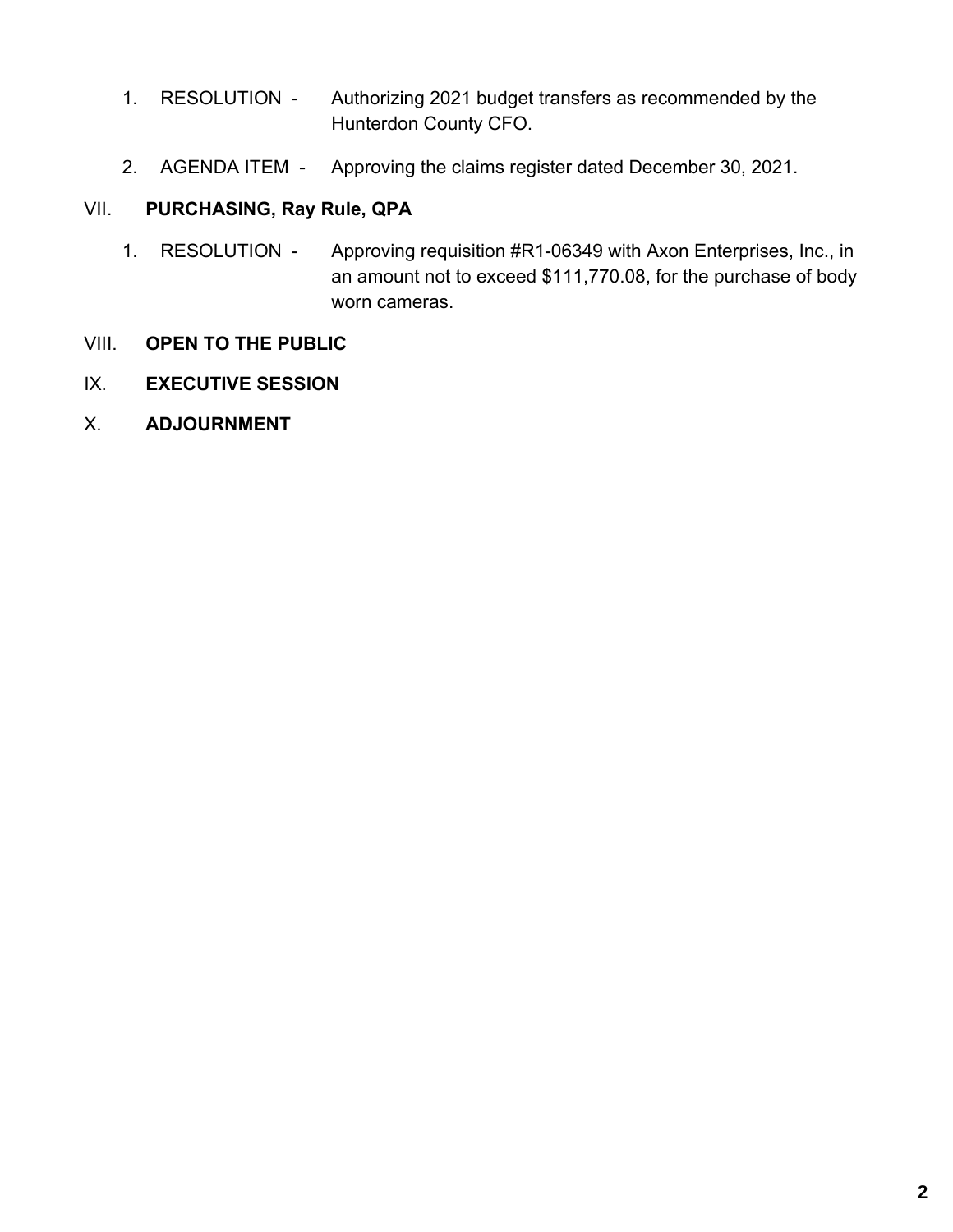## **PROCLAMATION**

**2021-80**

#### Proclamation #2021-80: Cpl. Sandra Ford Retirement

**WHEREAS** Sandra Ford faithfully served the Hunterdon County Sheriff's Office for 21 years, being sworn in October 16, 2000 and retiring December 31, 2021, starting as a Sheriff's Officer, and being promoted to Corporal; and

**WHEREAS** Sandra Ford was heavily involved the Sheriff's Project Lifesaver Program, first as an operator and ending as Coordinator, helping to keep autistic children and the elderly safe. She oversaw the expansion of the program from 11 to 36 clients and trained sheriff's officers to administer the program and find lost clients; and

**WHEREAS** Sandra Ford participated numerous times in Operation Dreamlift, along with other law enforcement agencies, helping disadvantaged children realize their dream of going to Disney World; and

**WHEREAS** Sandra Ford as a Field Training Officer, was teacher and mentor to generations of young officers; and

**WHEREAS** Sandra Ford received a departmental award for recovering illegal drugs from an arrestee; and

**WHEREAS** Sandra Ford served as the department Terminal Agency Coordinator, overseeing all aspects of NCIC, including operator training and certifications, warrant entries, withdrawals, and validations; and

**WHEREAS** Sandra Ford also served as the department Live Scan and CODIS compliance officer, overseeing fingerprinting and DNA for criminal identification; in addition to being a certified crisis intervention officer.

**NOW, THEREFORE, BE IT RESOLVED,** that the Hunterdon County Board County Commissioners extends to Sandra Ford individually, collectively, and with great pride, their sincere congratulations for her long and distinguished career. And wished Miss. Ford a very happy retirement.

| <b>ROLL CALL</b>                           | <b>MOVED</b> | <b>SECONDED</b> | <b>AYES</b> | <b>NAYS</b> | <b>ABSTAIN</b> | <b>ABSENT</b> |
|--------------------------------------------|--------------|-----------------|-------------|-------------|----------------|---------------|
| Susan J. Soloway, Director                 |              |                 |             |             |                |               |
| John E. Lanza, Deputy Director             |              |                 |             |             |                |               |
| J. Matthew Holt, Commissioner              |              |                 |             |             |                |               |
| Shaun C. Van Doren,<br><b>Commissioner</b> |              |                 |             |             |                |               |
| Zachary T. Rich, Commissioner              |              |                 |             |             |                |               |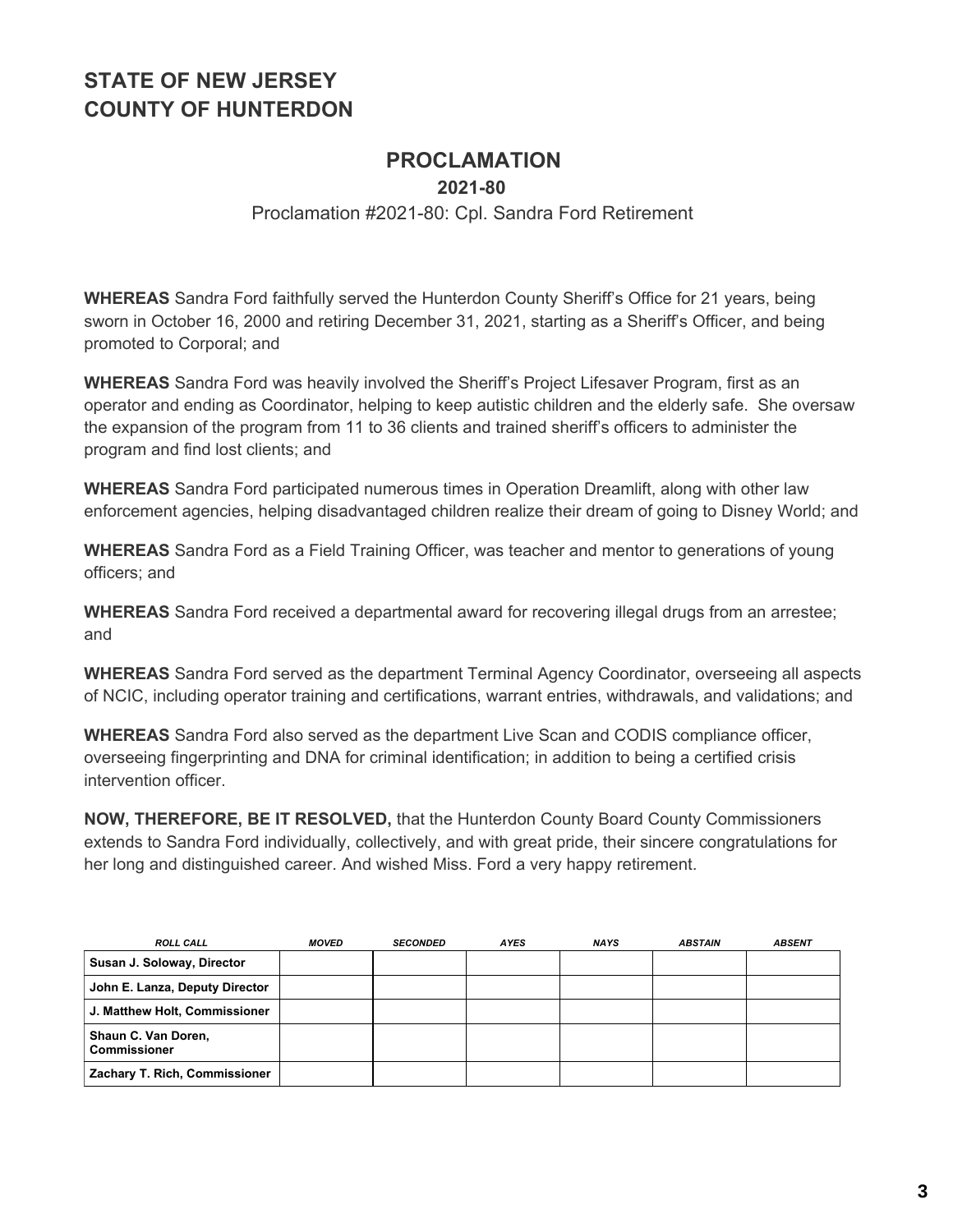**ADOPTED** December 30, 2021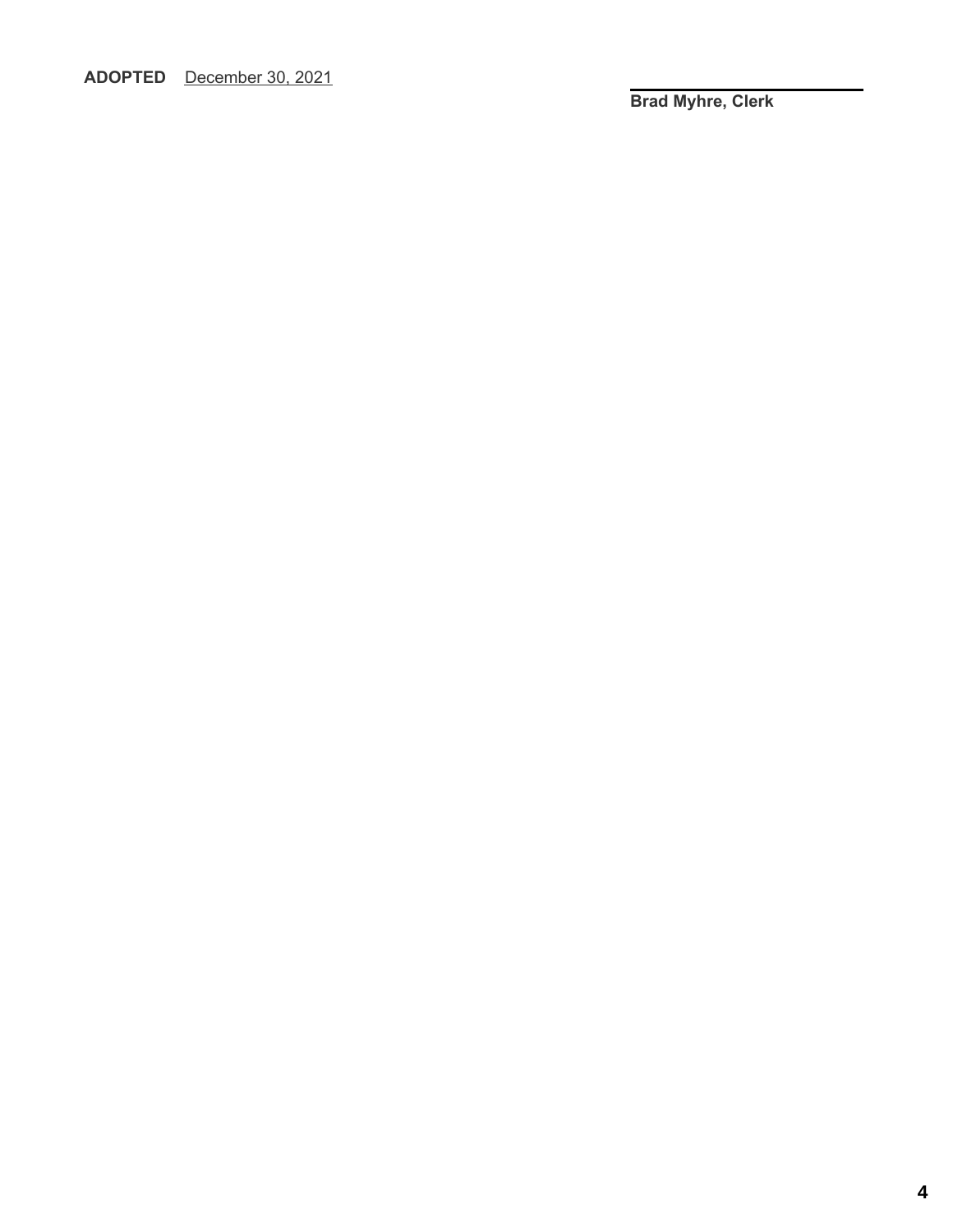# **RESOLUTION**

**2021-900**

Transfers of 2021 Appropriations

**WHEREAS**, there are excess funds in certain 2021 Budget Appropriation Accounts; and

**WHEREAS**, it appears that deficits may develop in certain other 2021 Budget Appropriation Accounts; and

**WHEREAS**, N.J.S.A. 40A:4-58 allows the following transfers between Appropriations during the last two months of the fiscal year;

**NOW, THEREFORE, BE IT RESOLVED** by the Board of Commissioners of the County of Hunterdon, in the State of New Jersey, (2/3 of the majority of the full membership concurring herein) that the transfers in the amount of \$7,700.00 be made between the 2021 Budget Appropriations as follows:

| <b>Account</b>                                    | <b>Department</b> |     | <b>From</b>                                                                                       | Τo       |
|---------------------------------------------------|-------------------|-----|---------------------------------------------------------------------------------------------------|----------|
| 1-01-20-0100-200 Administration                   |                   | O/E | 3,000.00                                                                                          |          |
| 1-01-20-0110-200 Board of County<br>Commissioners |                   | O/E | 4,700.00                                                                                          |          |
| 1-01-20-0100-100 Administration                   |                   | S/W |                                                                                                   | 7,700.00 |
|                                                   |                   |     | $$7,700.00 \space \n \begin{array}{cc} \text{$\$} \\ \text{$7,700.00} \end{array} \n \end{array}$ |          |

| <b>ROLL CALL</b>                           | <b>MOVED</b> | <b>SECONDED</b> | <b>AYES</b> | <b>NAYS</b> | <b>ABSTAIN</b> | <b>ABSENT</b> |
|--------------------------------------------|--------------|-----------------|-------------|-------------|----------------|---------------|
| Susan J. Soloway, Director                 |              |                 |             |             |                |               |
| John E. Lanza, Deputy Director             |              |                 |             |             |                |               |
| J. Matthew Holt, Commissioner              |              |                 |             |             |                |               |
| Shaun C. Van Doren,<br><b>Commissioner</b> |              |                 |             |             |                |               |
| Zachary T. Rich, Commissioner              |              |                 |             |             |                |               |

**ADOPTED** December 30, 2021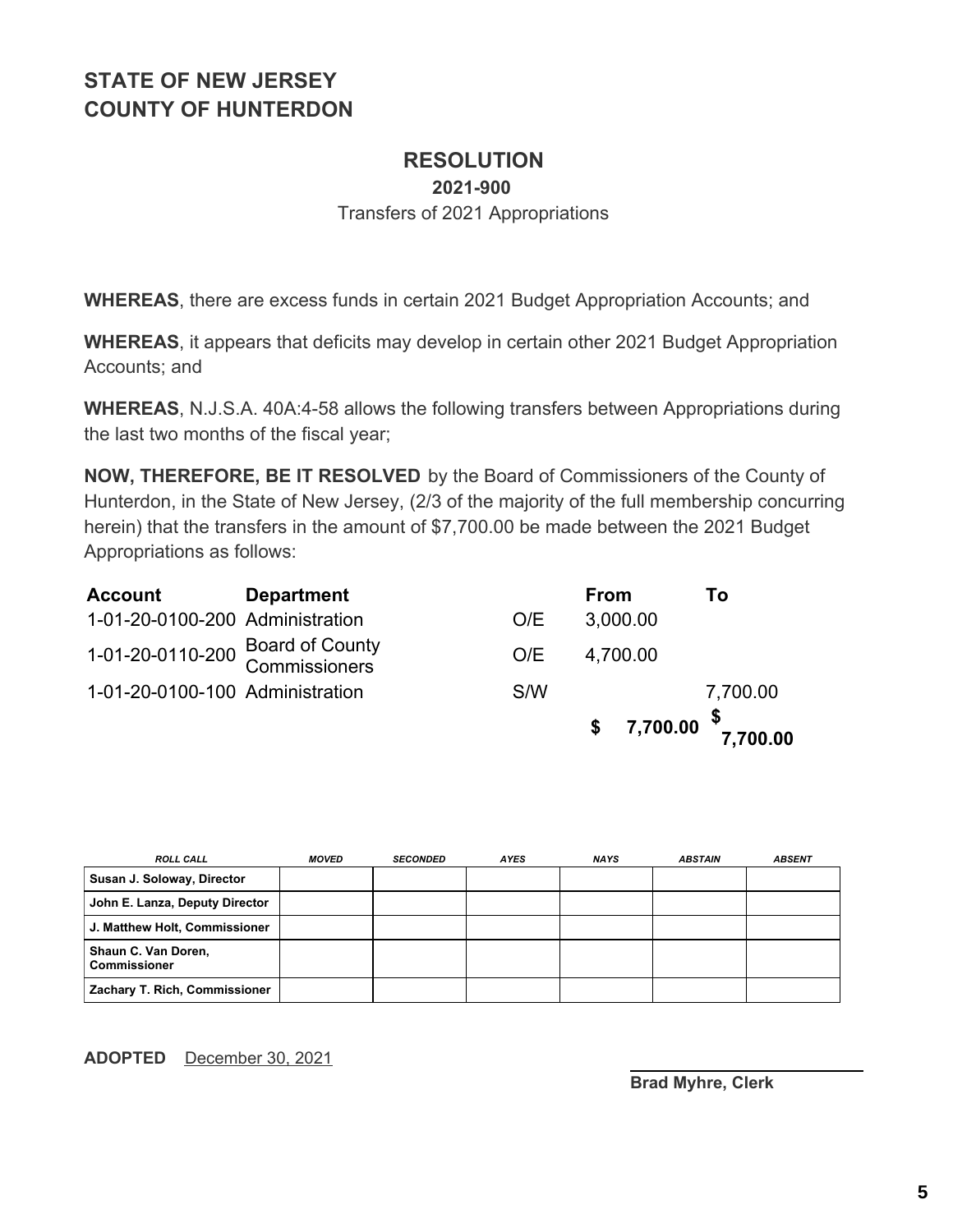## **CLAIMS REGISTER**

December 30, 2021 Claims Register

| <b>ROLL CALL</b>                      | <b>MOVED</b> | <b>SECONDED</b> | <b>AYES</b> | <b>NAYS</b> | <b>ABSTAIN</b> | <b>ABSENT</b> |
|---------------------------------------|--------------|-----------------|-------------|-------------|----------------|---------------|
| Susan J. Soloway, Director            |              |                 |             |             |                |               |
| John E. Lanza, Deputy Director        |              |                 |             |             |                |               |
| J. Matthew Holt, Commissioner         |              |                 |             |             |                |               |
| Shaun C. Van Doren,<br>l Commissioner |              |                 |             |             |                |               |
| Zachary T. Rich, Commissioner         |              |                 |             |             |                |               |

**ADOPTED** December 30, 2021